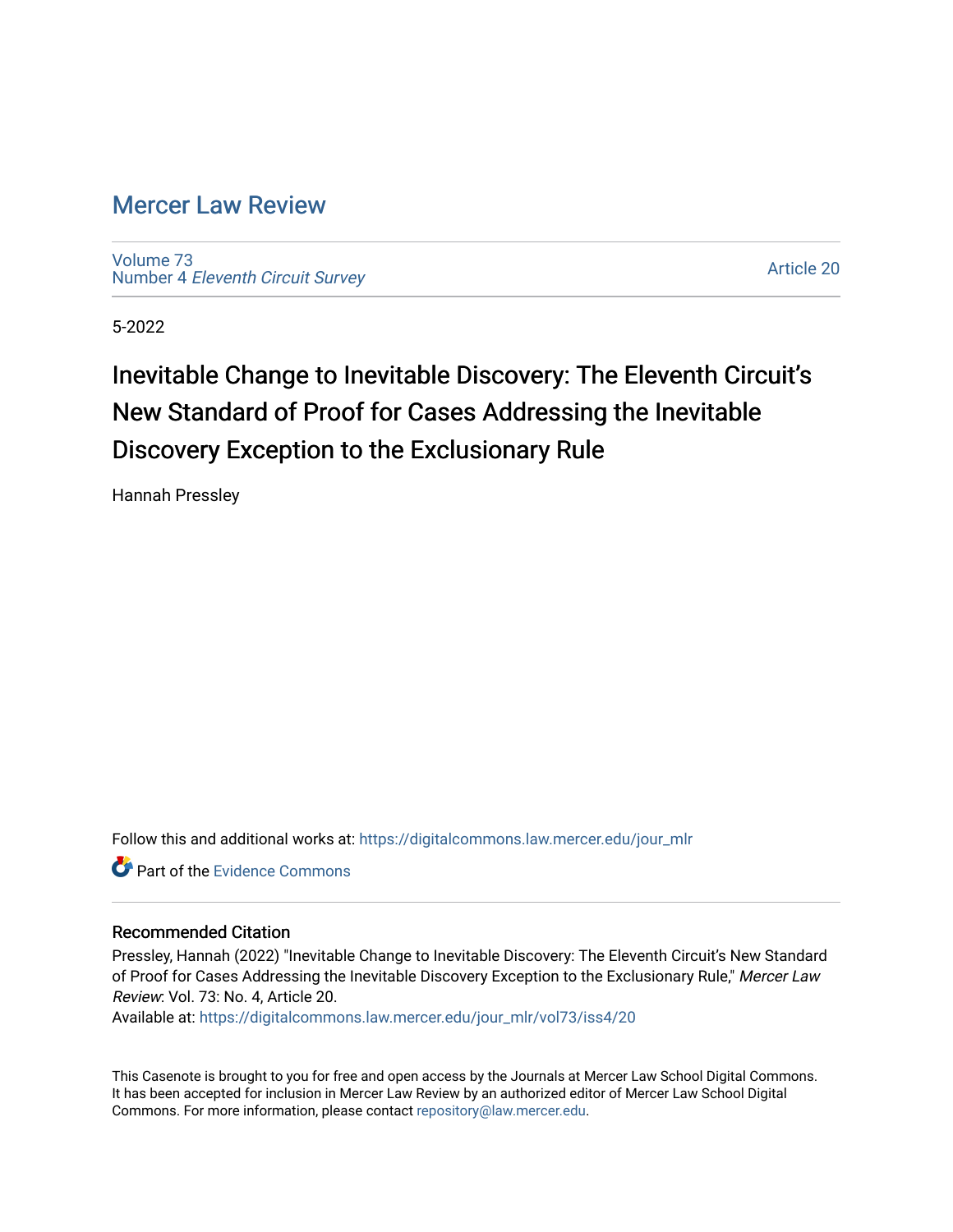# **Inevitable Change to Inevitable Discovery: The Eleventh Circuit's New Standard of Proof for Cases Addressing the Inevitable Discovery Exception to the Exclusionary Rule**

### **Hannah Pressley\***

#### I. INTRODUCTION

The inevitable discovery doctrine is an exception to the rule that evidence obtained by the government in violation of the Fourth Amendment will be excluded at trial. Under the inevitable discovery doctrine, illegally obtained evidence will be admissible at trial if the government can establish that it would have discovered the evidence even if the Fourth Amendment violation had not occurred. In *United States v. Watkins*, <sup>1</sup> the United States Court of Appeals for the Eleventh Circuit, sitting en banc, addressed the following question: what is the standard of proof that the government must meet to show that illegally obtained evidence would have been inevitably discovered? For decades, the Eleventh Circuit adhered to circuit precedent and held that the government had to show only a "reasonable probability" that the evidence would have been inevitably discovered, despite the fact that the 1984 landmark Supreme Court of the United States decision recognizing the inevitable discovery exception, *Nix v. Williams*,2 clearly

1. 10 F.4th 1179 (11th Cir. 2021).

<sup>\*</sup>I owe the sincerest gratitude to Professor Fleissner for his guidance throughout this process. The value of his advice throughout all the researching, editing, and writing of this Casenote has been immeasurable. I am also forever grateful for my loved ones who have always supported and encouraged me in my endeavors.

<sup>2.</sup> 467 U.S. 431 (1984).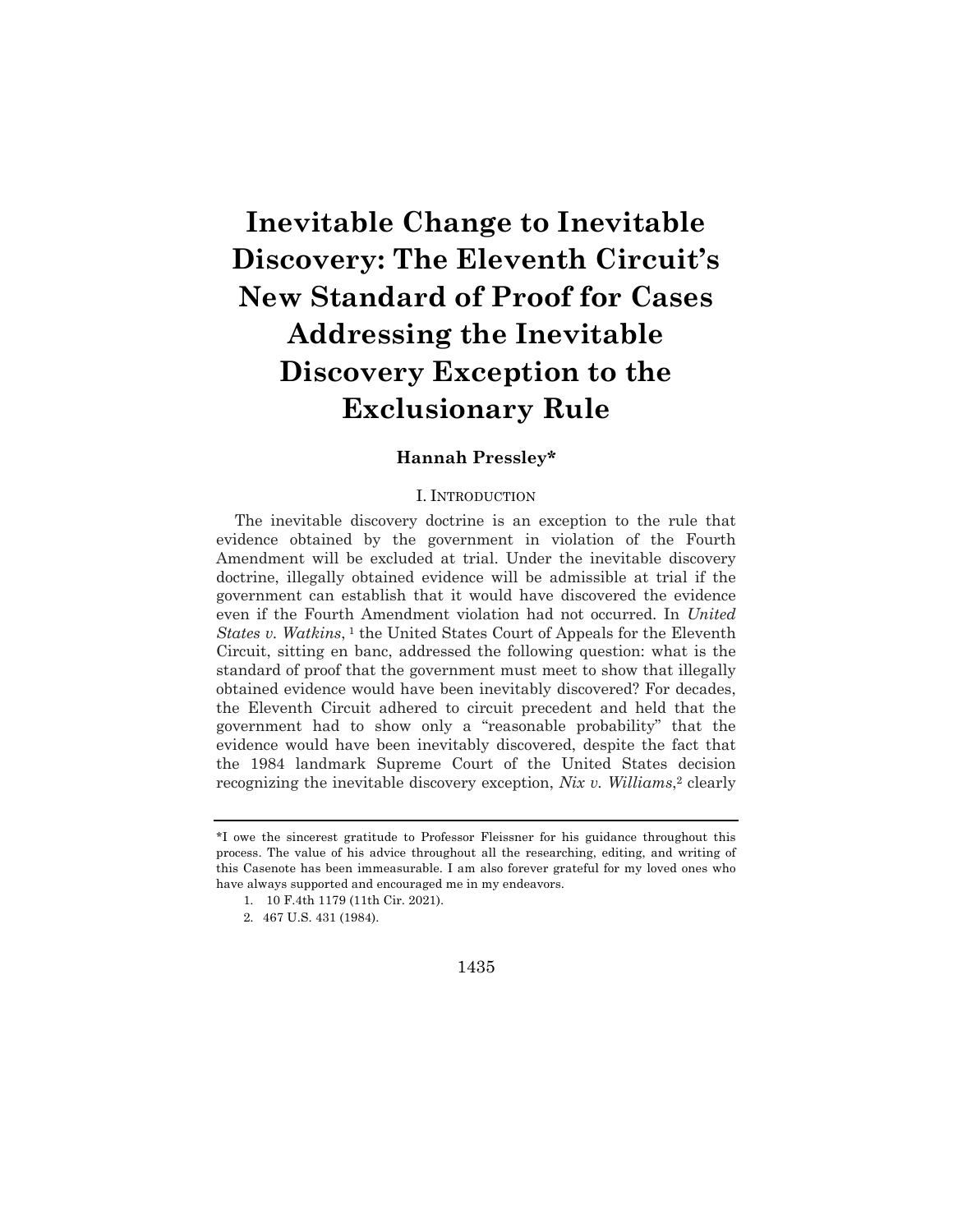stated that government should be required to satisfy the preponderance of the evidence standard.3 Perhaps bowing to the inevitable, in *Watkins*, the en banc Eleventh Circuit overruled its prior precedent and brought the law of the circuit into conformity with the Supreme Court and the other circuits.

#### II. FACTUAL BACKGROUND

Latecia Watkins was the criminal defendant at trial with several drug charges brought against her. However, she moved to have evidence obtained against her suppressed at trial because of the method in which that evidence was obtained by the federal law enforcement agents.4 Watkins was a supervisor of the Boca Raton, Florida Post Office at the time that two packages containing cocaine arrived from Trinidad and Tobago.5

Upon entering the country, these packages were discovered, and law enforcement agents removed the real cocaine, replaced it with fake cocaine, and attached a GPS tracking device in the packages before allowing them to continue in the mail stream.6 By the time the packages arrived in the Boca Raton area, the real cocaine was gone and the GPS tracking devices were activated, although they stopped functioning shortly after the packages arrived.7

Federal law enforcement agents used both the GPS tracking devices they inserted into the packages and the Postal Service's tracking system to confirm that the packages arrived at the Boca Raton Post Office despite the GPS devices having stopped working earlier that morning.8 Federal agents noted that both packages were improperly addressed, and the updates on the Postal Service's tracking system were not routine updates. This is one of the factors that led the agents to believe that the importation of the cocaine was being perpetrated by an employee in the postal system that had the ability to manipulate the tracking system and sneak the packages through the mail stream. Agents also deduced that the employee would need to be someone with "unique access to certain aspects" of the system, thus leading them to conclude it was most likely a supervisor.9

<sup>3</sup>*. Watkins*, 10 F.4th at 1181.

<sup>4.</sup> United States v. Watkins, 981 F.3d 1224, 1226 (11th Cir. 2020).

<sup>5</sup>*. Id.* at 1227–28.

<sup>6</sup>*. Id.* at 1227.

<sup>7</sup>*. Id.*

<sup>8</sup>*. Id.*

<sup>9</sup>*. Id.* at 1228.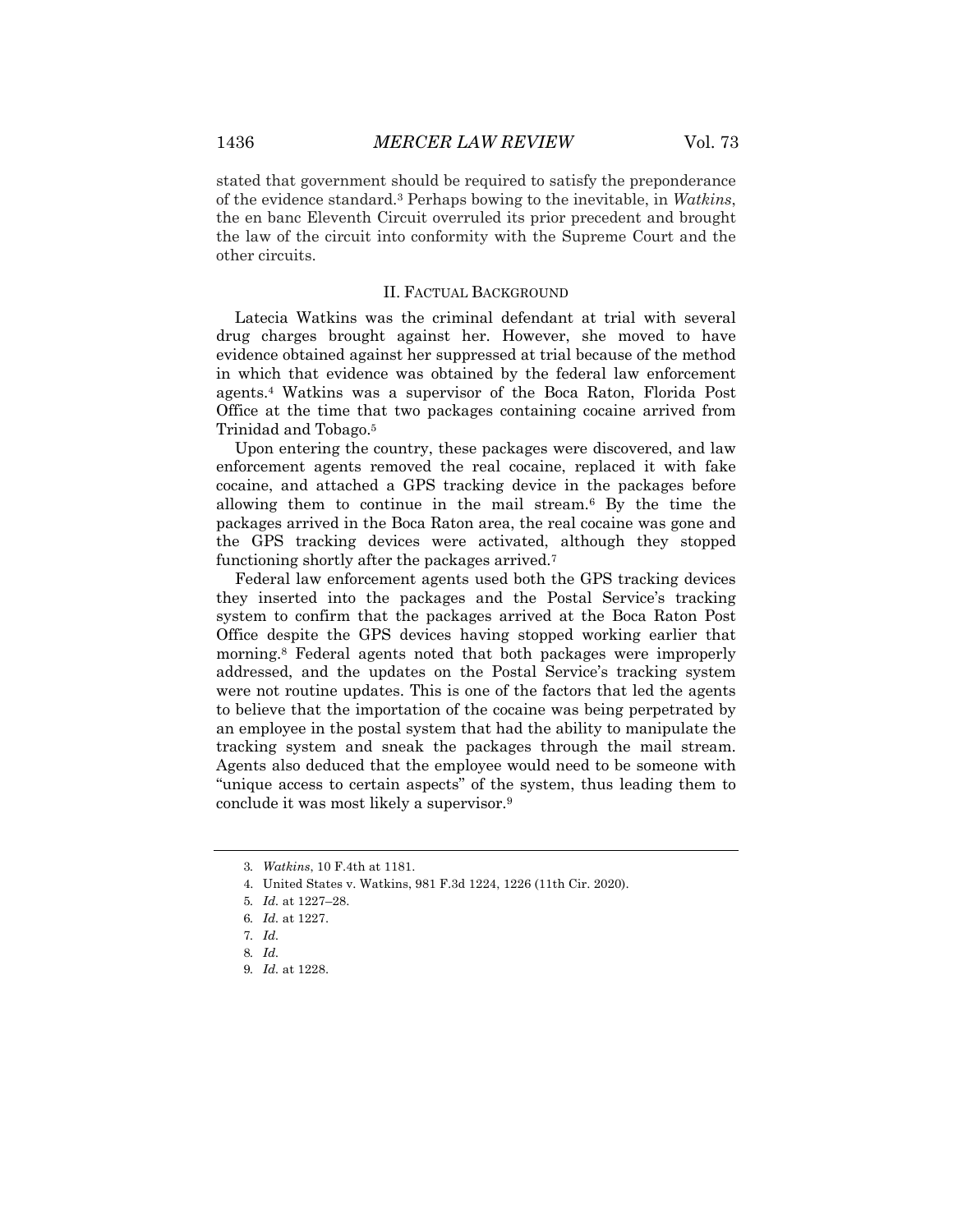In furtherance of this belief, two agents entered the post office on the day that the packages arrived, and Watkins's reaction upon recognizing one of them as a postal inspector only heightened their suspicions.10 According to the agents, Watkins seemed to be so nervous that her knees buckled, and she looked as if she might pass out. This physical reaction only subsided after the agents falsely told her that they were only there to retrieve some documents.11

The agents monitored the post office until it closed that evening and decided to enter and search for the packages after all the employees, including Watkins, had left for the day.12 Although the agents did not see anyone leave with the packages, the packages could not be found at the post office. Since they did not locate the packages at the post office, the agents testified that their next step would "probably" be to conduct a knock-and-talk at Watkins's home because she was their lead and only suspect.13 However, the GPS devices suddenly reactivated before the agents made the formal decision to conduct a knock-and-talk, which confirmed that the packages were at Watkins's address.14 This led the agents to Watkins's home, where a strong smell of marijuana emanated from the home as she answered the door for the agents. When asked if she knew why the agents were there, Watkins indicated that it was because of the boxes or packages.15

After Watkins answered the agent's first question, that agent asked Watkins to step outside of the house so they could continue the conversation.16 They walked to the end of the driveway as they spoke, where Watkins again indicated she had knowledge of the packages and what was supposed to be inside of them.17 The agent then asked Watkins if she would show them the packages. Watkins turned back up the driveway towards the house, seeming to indicate that she was consenting to the agents' entry into the house.18

Before they proceeded, the officers conducted a protective sweep,<sup>19</sup> which revealed the marijuana and the two packages all in plain view

19. "A police officer's quick and limited search—conducted after the officer has lawfully entered a premises, esp. as incident to an arrest or to a warrantless entry to search—based on a reasonable belief drawn from specific and articulable facts that such a

<sup>10</sup>*. Id.*

<sup>11</sup>*. Id.*

<sup>12</sup>*. Id.*

<sup>13</sup>*. Id.* at 1228–29.

<sup>14</sup>*. Id.* at 1229.

<sup>15</sup>*. Id.*

<sup>16</sup>*. Id.*

<sup>17</sup>*. Id.*

<sup>18</sup>*. Id.*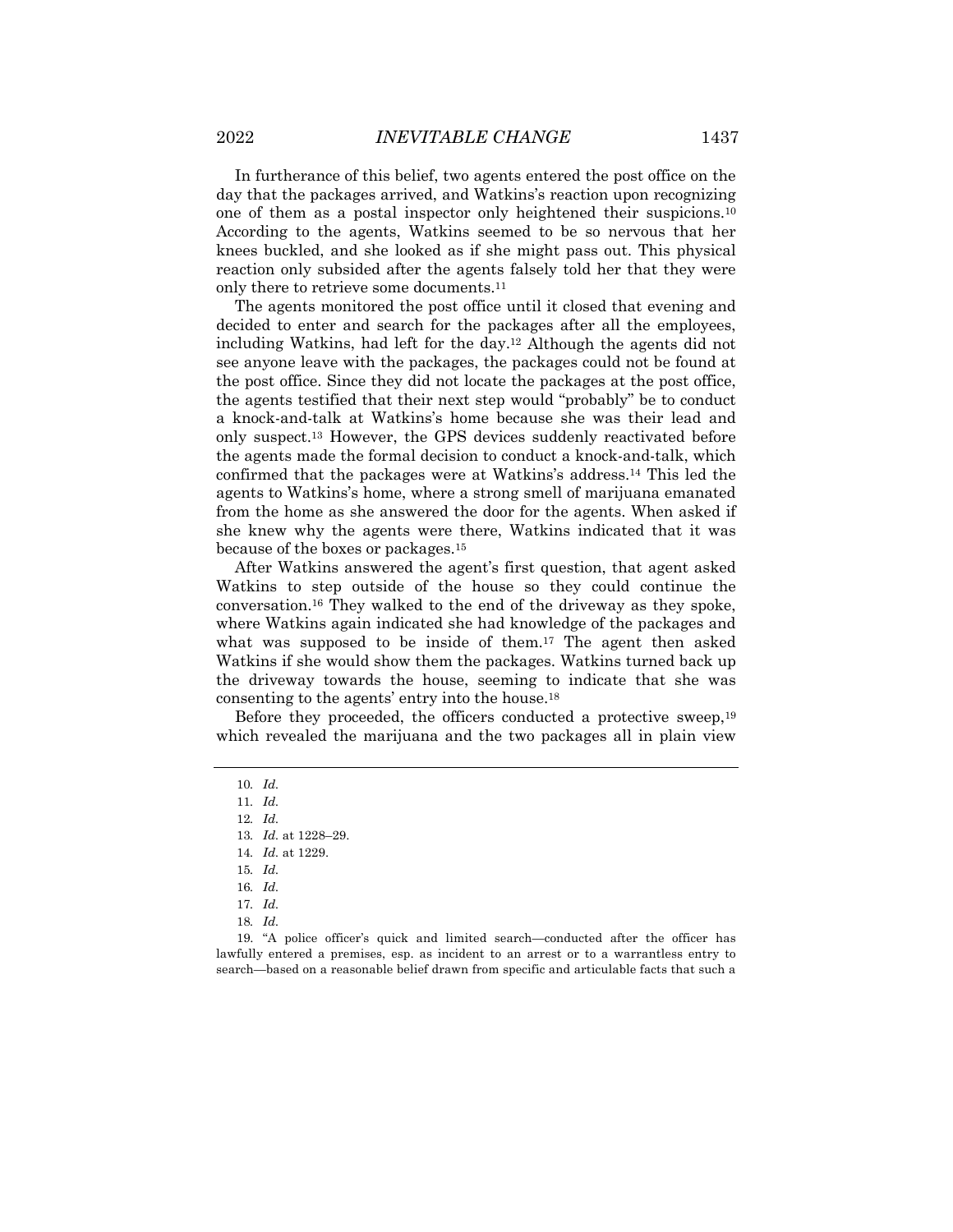within the home.20 Watkins was informed of her rights, signed *Miranda* and *Garrity* waivers,<sup>21</sup> and then told the agents how she met her coconspirator and that she feared he had already been arrested because she had not been able to get in touch with him.22

Watkins was charged with four crimes and sought to suppress all evidence and statements obtained from the federal agents' warrantless installations of the GPS tracking devices inside the two packages.23 Judge Matthewman issued a report after an evidentiary hearing, recommending that Watkins's motion to suppress be denied. This recommendation was founded on several principles: the testimony of the agents to be credible while the testimony of Watkins's witnesses to not be credible; the initial searches and seizures of the packages were lawful; the law enforcement agents had reasonable suspicion to conduct a knock-and-talk at Watkins's house and planned to do so anyway; Watkins consented to the agent's entry into her home and her incriminating statements were made voluntarily; probable cause and exigent circumstances justified a protective sweep of the home upon Watkins opening the door because of the marijuana odor emanating from the home and the fear that evidence would be destroyed. It is clear based on this extensive list that Judge Matthewman believed several avenues existed for the federal agents to be able to legally obtain the evidence against Watkins, and thus escape the restraints of the exclusionary rule at trial.<sup>24</sup>

Despite the recommendation that the motion to suppress be denied, the United States District Court for the Southern District of Florida still granted Watkins's motion to suppress.25 The court relied on Supreme Court decisions in *United States v. Jones*<sup>26</sup> and *United States* 

search is necessary to protect the officer or others from harm." *Protective Sweep*, BLACK'S LAW DICTIONARY (11th ed. 2019).

<sup>20</sup>*. Watkins*, 981 F.3d at 1229.

<sup>21</sup>*. Id.* at 1229–30 (citing Miranda v. Arizona, 384 U.S. 436 (1996); Garrity v. New Jersey, 385 U.S. 493 (1967)). *Miranda* and *Garrity* involve the voluntariness of a suspect's statements to police in regards to their Fifth Amendment rights. By signing a waiver, the suspect would be indicating that they have been informed of their rights, are waiving those rights, and are willing to speak with law enforcement officers.

<sup>22</sup>*. Id.*

<sup>23</sup>*. Id.* at 1230.

<sup>24</sup>*. Id.*

<sup>25</sup>*. Id.*

<sup>26.</sup> 565 U.S. 400, 403–04 (2012). The use of information obtained from GPS tracking on the undercarriage of the defendant's vehicle that was placed without a warrant is a "search" and thus violates the Fourth Amendment. The intrusion of the defendant's private property without a warrant is part of the rationale the court used in suppressing the evidence obtained from the GPS device.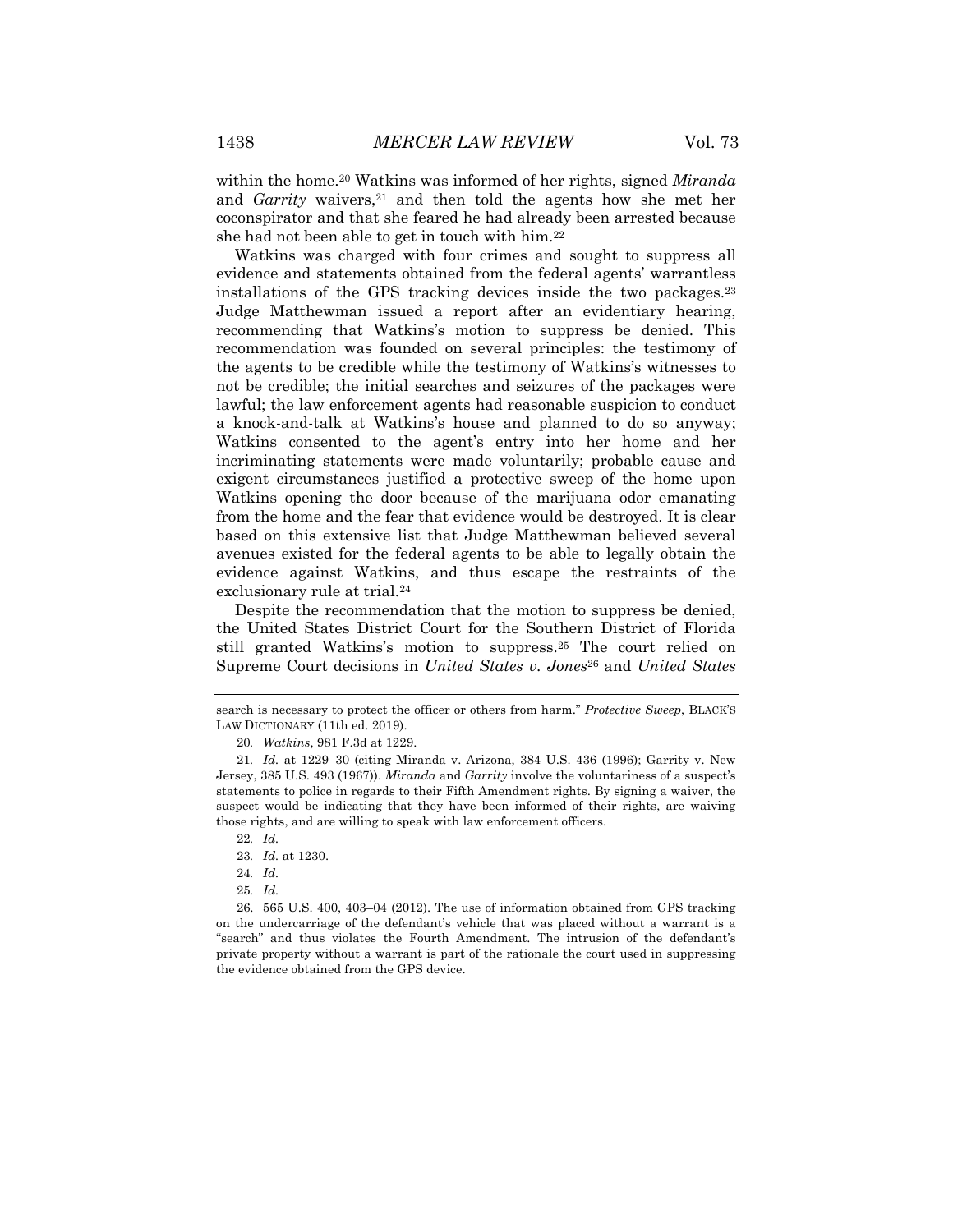*v. Karo*<sup>27</sup> to hold that the government's failure to have a warrant to monitor the tracking device once it entered Watkins's home and left a public place constituted a Fourth Amendment violation.28 This also led the court to rule that any alleged consent to search or voluntary statements were in fact the products of this Fourth Amendment violation and were not exempt from exclusion. The district court denied

discovery doctrine did not apply.29 On the interlocutory appeal by the government, the Eleventh Circuit reversed the lower court's decision to exclude the evidence requested by Watkins. The court of appeals expressly held that the inevitable discovery doctrine would apply to the evidence obtained by law enforcement.30 However, the court of appeals also granted a rehearing en banc to decide under what standard of proof the government must operate in the future to show that the evidence obtained against Watkins would have ultimately been gained through lawful means without a constitutional violation.31

the government's motion to reconsider and held that the inevitable

#### III. LEGAL BACKGROUND

The issue before the court en banc was what the proper standard of proof should be when dealing with the inevitable discovery exception to the exclusionary rule.32 The Eleventh Circuit was operating under a lesser standard of proof than what was used by the Supreme Court. In addition, the district courts within the Eleventh Circuit seemed to be split on the issue, and the rehearing was meant to clarify that standard for use in all future proceedings. The two standards in dispute were whether the government must show that the ultimate discovery of evidence would have been obtained either by a reasonable probability or by a preponderance of the evidence.<sup>33</sup>

<sup>27.</sup> 468 U.S. 705, 714 (1984). Law enforcement agents' warrantless monitoring of a beeper installed in a can of ether was unconstitutional when it entered the home of the defendant because the defendant had an expectation of privacy in the residence.

<sup>28</sup>*. Watkins*, 981 F.3d at 1230–31.

<sup>29</sup>*. Id.*

<sup>30</sup>*. Id.* at 1239.

<sup>31</sup>*. Watkins*, 10 F.4th at 1180.

<sup>32</sup>*. Id.*

<sup>33</sup>*. Id.*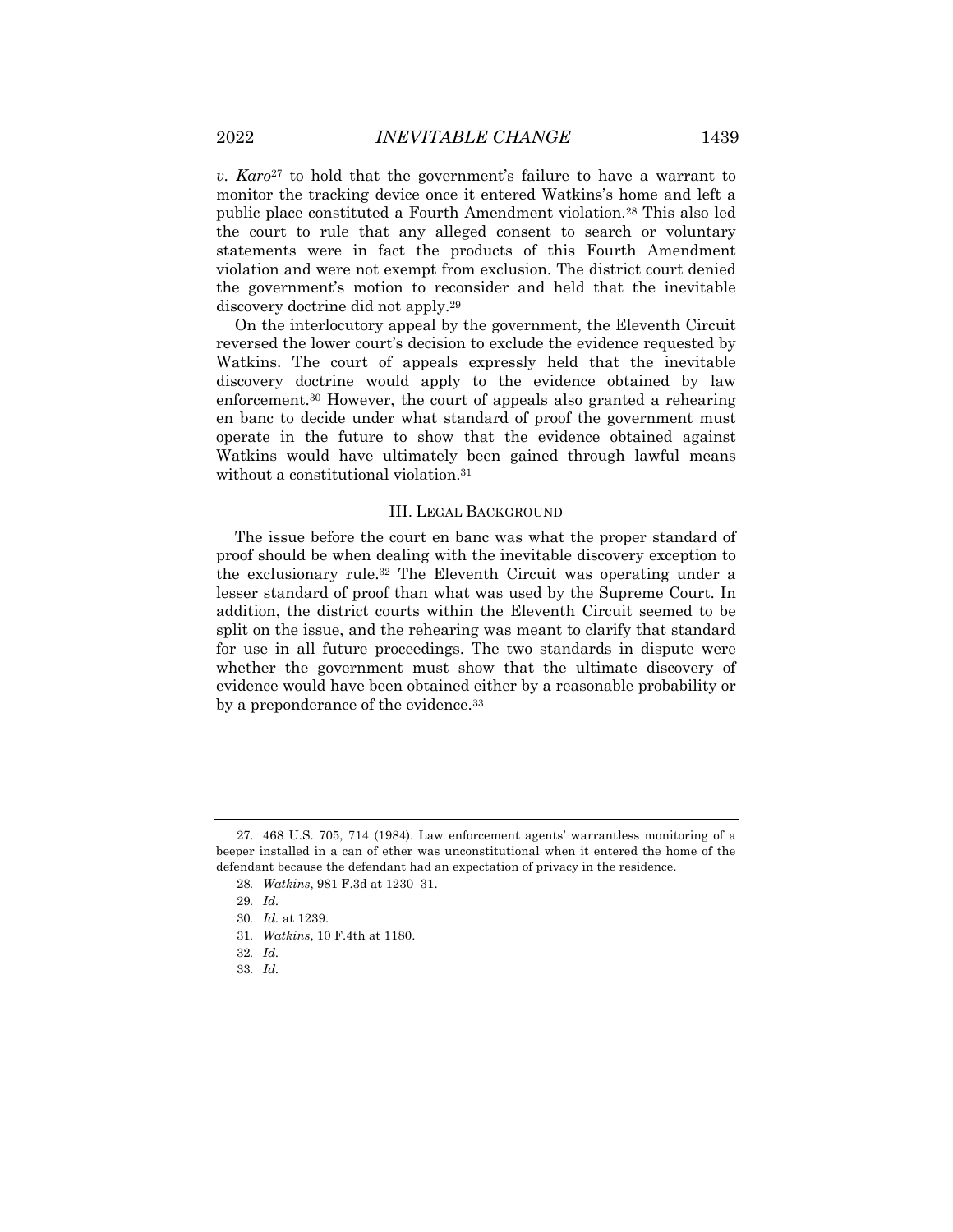#### *A. History of Applying the Reasonable Probability Standard of Proof*

In 1980, the United States Court of Appeals for the Fifth Circuit held in *United States v. Brookins*<sup>34</sup> that the government must show that there was a "reasonable probability" that the evidence would have been discovered by otherwise lawful means.35 In *Brookins*, the defendant was convicted of receiving or concealing a stolen vehicle after the lower court refused to suppress a prosecution's witness who was discovered through incriminating statements that had been suppressed.36 The Fifth Circuit reasoned that since the evidence pertaining to the witness could have been discovered through routine police investigations anyway, the lower courts were correct in not suppressing that particular evidence.<sup>37</sup>

The government must also show that the lawful means that made discovery inevitable were being pursued prior to the illegal conduct, as held by the court in *United States v. Johnson*<sup>38</sup> This is required to help solidify the argument that the police were really pursuing lawful means of obtaining the evidence, and strengthens the assertion that the evidence really was inevitably going to be found.

In *Johnson*, the defendant's sawed-off shotgun was discovered during a warrantless search of his truck.39 However, the court of appeals held that the inevitable discovery doctrine did apply because at the time the search was conducted, the officer had not yet determined what he would do with the truck, but he did know that Johnson's license was suspended and that the owner of the truck was deceased, leaving him with no one to whom he could release the vehicle.<sup>40</sup> This left the officer with no choice but to impound the vehicle, as he could not leave it on the side of the road. Therefore, despite the initial warrantless search, the officer would have still found the shotgun when he inventoried the truck before he impounded it, making the discovery of the evidence inevitable through lawful actions.41

After the *Brookins* decision, the Eleventh Circuit adopted the same approach in determining whether the inevitable discovery doctrine would prevent the exclusion of evidence in Fourth Amendment cases.<sup>42</sup>

<sup>34.</sup> 614 F.2d 1037 (5th Cir. 1980).

<sup>35</sup>*. Id.* at 1044.

<sup>36</sup>*. Id.* at 1039–40.

<sup>37</sup>*. Id.* at 1049.

<sup>38.</sup> 777 F.3d 1270 (11th Cir. 2015).

<sup>39</sup>*. Id.* at 1272.

<sup>40</sup>*. Id.* at 1272–73.

<sup>41</sup>*. Id.* at 1273.

<sup>42</sup>*. Brookins* was decided on April 3, 1980, prior to the Fifth and Eleventh Circuits splitting into two. After they split into two separate circuits, a new rule was developed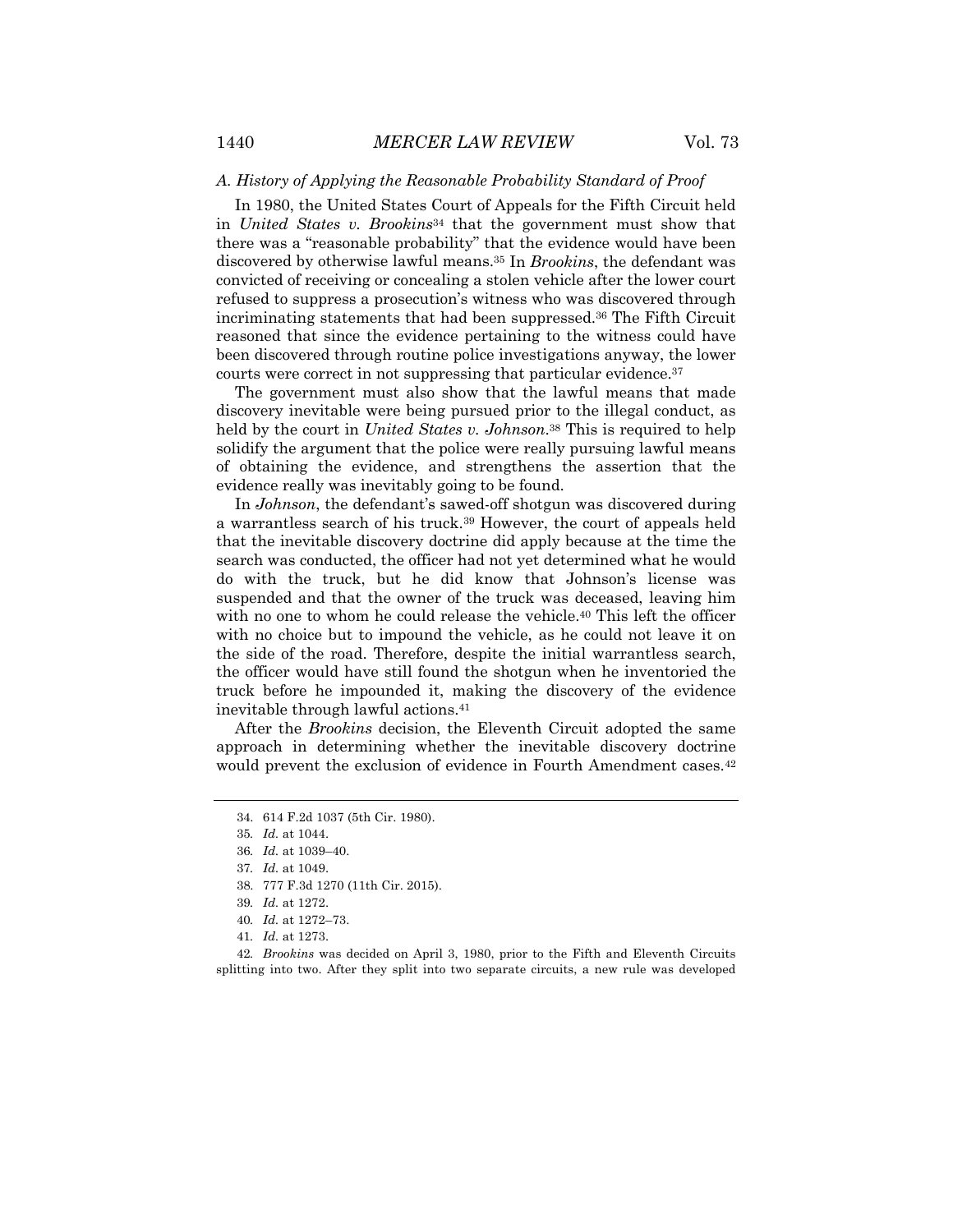More than twenty years passed between *Brookins* and *Johnson*, but the rationale of the Eleventh Circuit seemed to hold steadfast in its approach to inevitable discovery. Affirming its belief that the standard is whether there is a reasonable probability that the evidence would have been found through legal means, the court of appeals reiterated that the standard is not whether the evidence certainly would have been found, but rather whether there is a reasonable probability that it would have been found by lawful means.

#### *B. Shift to Applying the Preponderance of the Evidence Standard of Proof*

This evolution in the legal principles of the court is made in reliance on the decision set forth in *Nix* which held that "if the prosecution can establish by a preponderance of the evidence that the information ultimately or inevitably would have been discovered by lawful means . . . the evidence should be received."43 In *Nix*, the defendant petitioned the district court for a writ of habeas corpus after he had been found guilty of first-degree murder and was sentenced to life imprisonment.44 This came after evidence regarding the condition of the victim's body was admitted at his second trial despite that information having been obtained through unlawful questioning by the police. The Supreme Court reasoned that the lower court was proper in admitting the evidence pertaining to the discovery and condition of the victim's body because the prosecution was able to show that it was more likely than not that they would have ultimately discovered this particular evidence even if no constitutional violation had occurred.45

The Eleventh Circuit's allegiance to the *Brookins* precedent of applying a reasonable probability standard is made clear in their 2004 decision, *Jefferson v. Fountain*.46 The Supreme Court decided *Nix* only a few years after the Fifth Circuit decided *Brookins*. However, the Eleventh Circuit continued to apply the *Brookins* standard of reasonable probability, arguing that it was consistent with the Supreme Court's decision in *Nix.*<sup>47</sup> Although the Eleventh Circuit was fully aware of the *Nix* decision when deciding cases surrounding inevitable

that said any Fifth Circuit case decided prior to October 1, 1981 is binding on the Eleventh Circuit. Therefore, *Brookins* was binding precedent on the Eleventh Circuit at the time *Watkins* was decided. Griffin Industries v. Irvin, 496 F.3d 1189 (11th Cir. 2007).

<sup>43.</sup> 467 U.S. at 444.

<sup>44</sup>*. Id.* at 434.

<sup>45</sup>*. Id.*

<sup>46.</sup> 382 F.3d 1286 (11th Cir. 2004).

<sup>47</sup>*. Id.* at 1296.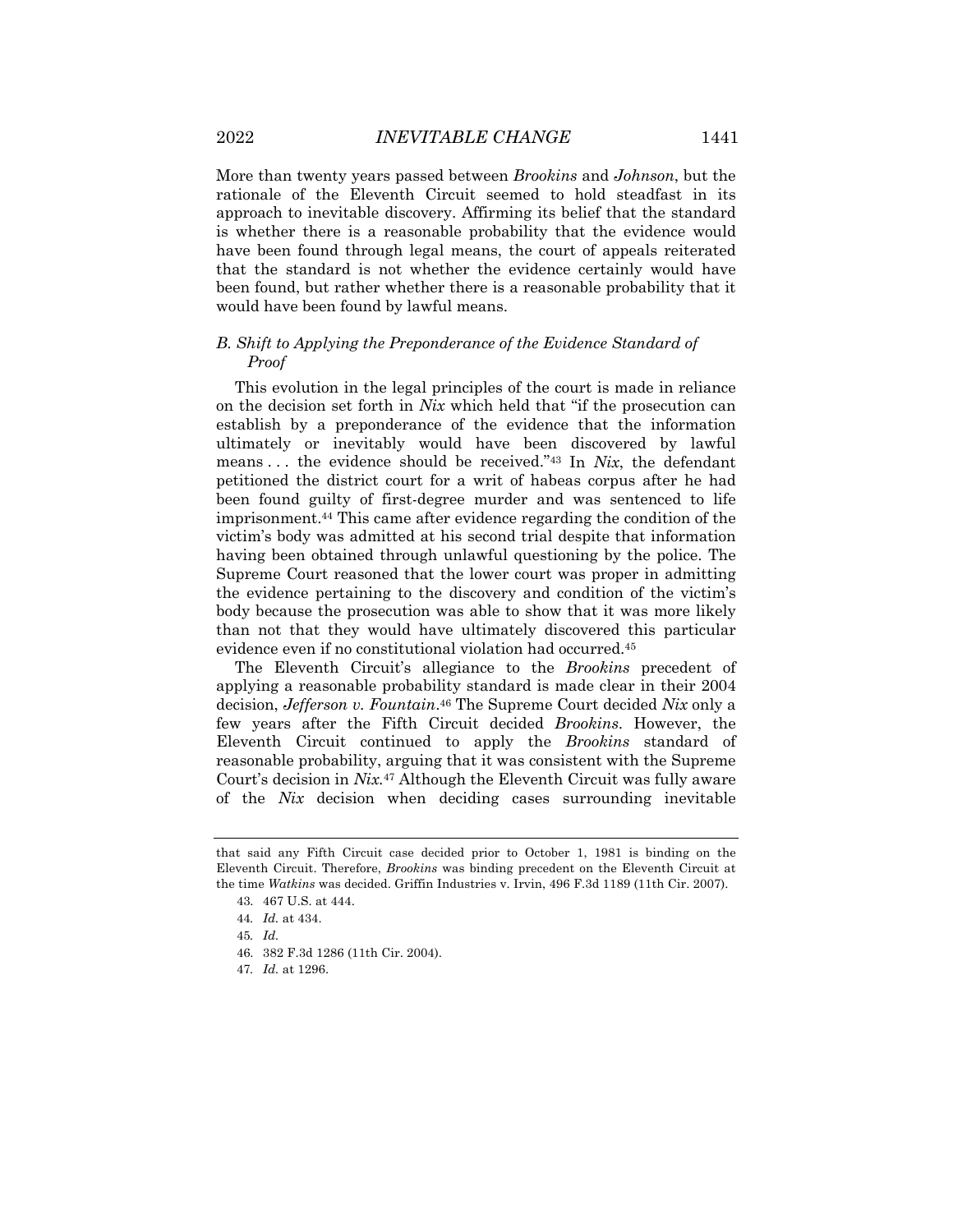discovery after 1984, the court's interpretation of that decision did not find the preponderance of the evidence standard to be required.48 Rather, it interpreted this decision to mean that courts could use either preponderance of the evidence or reasonable probability in deciding whether the evidence would have inevitably been found through lawful means. One of the arguments for this rationale was that the court deemed the portion of the opinion surrounding this issue to be dicta.49

In *Jefferson*, the court held that the defendant was not entitled to have the evidence obtained as a result of an illegal detention suppressed at trial because the specific evidence in question would have likely been discovered by lawful means inevitably.50 In this opinion, the court looks to the *Nix* decision in its application of the inevitable discovery doctrine, but it also cites the *Brookins* decision, seeming to suggest that they work in conjunction with each other regarding inevitable discovery.51 The Eleventh Circuit in no way thought that the *Brookins* precedent was inconsistent with *Nix* at the time of this opinion.52

This belief that *Brookins* and *Nix* could be applied together held less weight, however, if it is looked at with *Bourjaily v. United States*.53 In this case, the Supreme Court bolstered its confidence in the *Nix* preponderance of the evidence standard. Although *Bourjaily* is not directly related to the inevitable discovery doctrine, it illuminates the Court's stance on the applicability of when the preponderance of the evidence standard should be used.54 *Bourjaily* extended the rationale in *Nix* to the coconspirator exception of the hearsay rule. In *Bourjaily*, the court summarized its decision in *Nix* by stating that the "inevitable discovery of illegally seized evidence must be shown to have been more likely than not."55 The use of the word "must" in this summary of the *Nix* case strengthened the argument that the preponderance of the evidence standard is required, rather than recommended.

Overall, the Eleventh Circuit has seemingly been able to align its precedent with Supreme Court rulings for decades with very little variation in its application of the standard of proof it requires for inevitable discovery. Despite the fact that the Supreme Court set forth

<sup>48</sup>*. Id.*

<sup>49</sup>*. Watkins*, 10 F.4th at 1182.

<sup>50</sup>*. Jefferson*, 382 F.3d at 1295.

<sup>51</sup>*. Id.*

<sup>52</sup>*. Id.* at 1296.

<sup>53.</sup> 483 U.S. 171 (1987).

<sup>54</sup>*. Id.* at 176.

<sup>55</sup>*. Id.*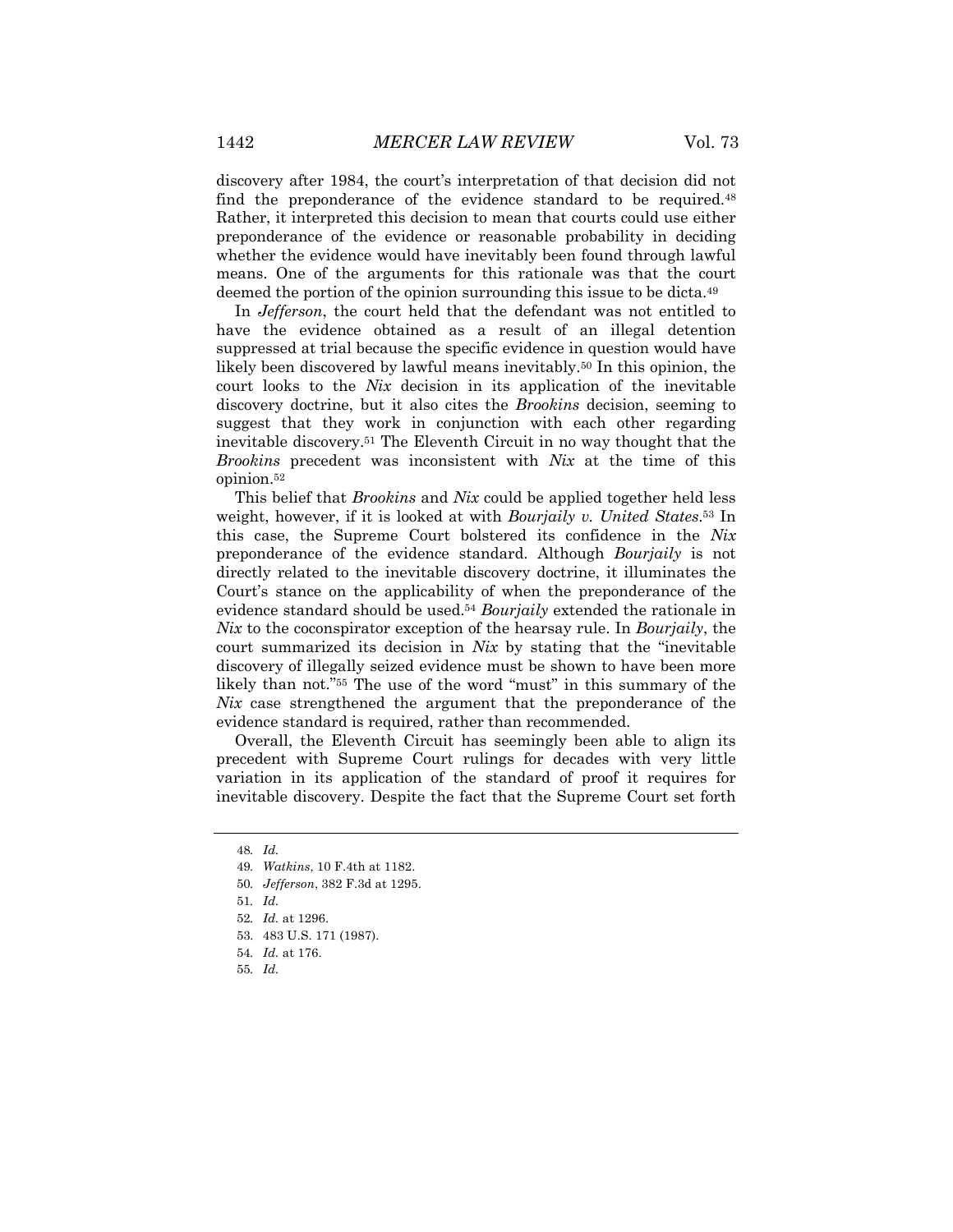a different set of standards, the Eleventh Circuit has remained consistent, and parties bringing up the inevitable discovery doctrine could expect to have the lesser standard of reasonable probability applied in their cases.

#### IV. COURT'S RATIONALE

The court's rationale is a two-pronged analysis. First, the court states that there is binding precedent that confirms the ruling here to apply the preponderance of the evidence standard to inevitable discovery cases. Second, the court says that even if that precedent from the Supreme Court did not exist, it has an independent and purely logical basis for abandoning the reasonable probability standard of proof for inevitable discovery cases. On rehearing, the panel of judges sitting for the court of appeals held that the standard of proof for the inevitable discovery doctrine applied by the district court and on appeal were incorrect, thus breaking from the previous caselaw the court had relied on.

The Eleventh Circuit has almost exclusively applied the reasonable probability standard of proof to the inevitable discovery doctrine set forth by *Brookins*.56 Because of this longstanding adherence to *Brookins*, the court was required to uphold that precedent in the government's interlocutory appeal from the district court's suppression order. However, the panel of judges, sitting en banc, were not bound by that same requirement. The court expressly held that the standard the Supreme Court requires is that the evidence would more likely than not have been discovered through lawful methods. Therefore, it reaffirms that the standard to be used hereinafter for inevitable discovery should be by a preponderance of the evidence.<sup>57</sup>

The court explains that while reasonable probability is a lesser standard of proof than what is required by a preponderance of the evidence, it had previously not seen any indication that the reasonable probability standard was in conflict with the precedent laid out in the Supreme Court.58 The Eleventh Circuit now turns away from the *Brookins* standard and will exclusively rely on *Nix* to use a preponderance of the evidence standard when it comes to inevitable discovery cases. In contrast to *Jefferson*, the court no longer believes that *Brookins* and *Nix* can work in conjunction with each other, and *Nix* must take priority.59

<sup>56</sup>*. Watkins*, 10 F.4th at 1180.

<sup>57</sup>*. Id.* at 1181.

<sup>58</sup>*. Id.*

<sup>59</sup>*. Id.*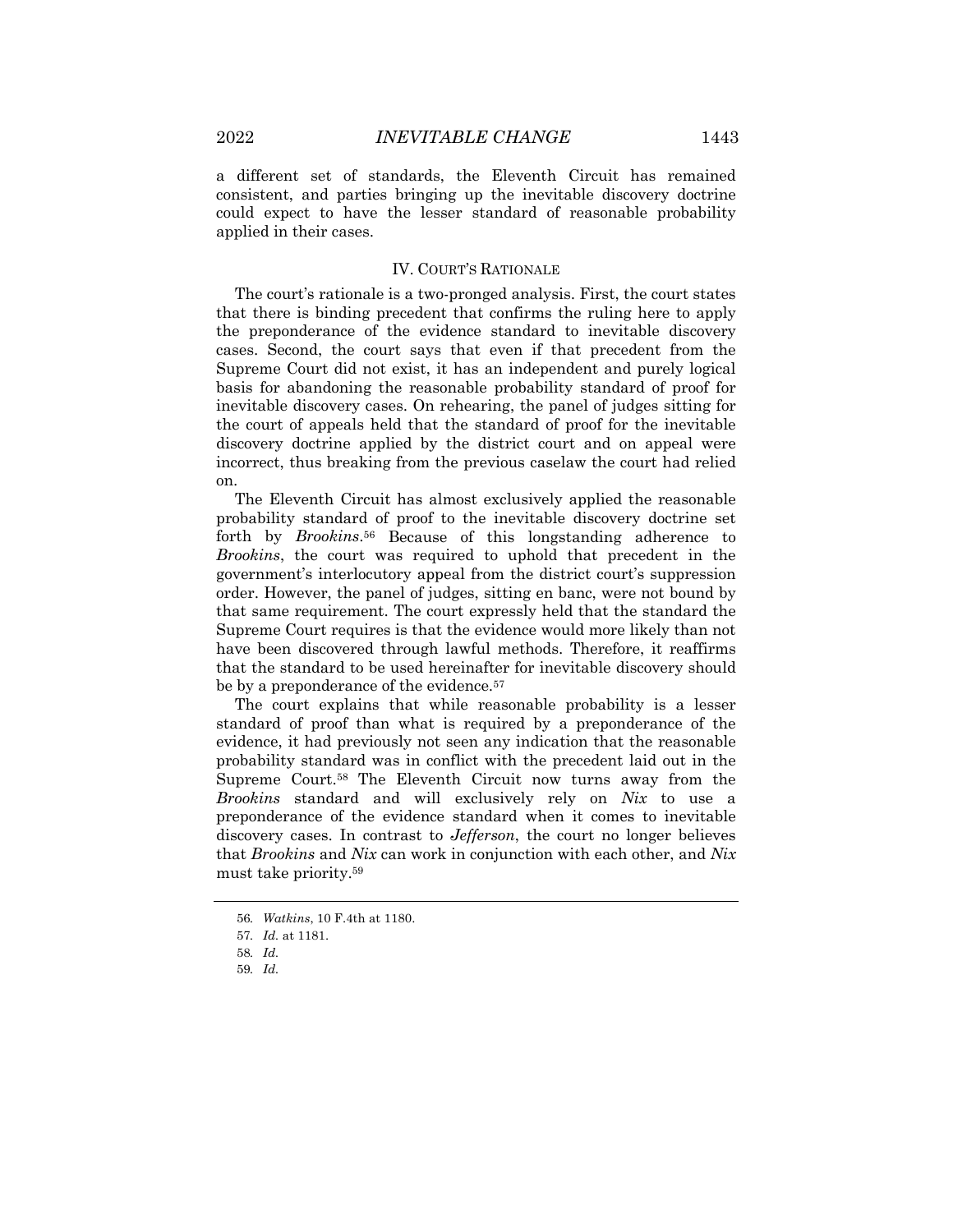On the interlocutory appeal, the court was obligated to apply the reasonable probability standard, as that was the standing precedent in the circuit.60 However, the panel of judges, sitting en banc, decided to overrule that precedent and align itself with the precedent relied on by the Supreme Court for inevitable discovery.61 The judges acknowledged that in the past, the Eleventh Circuit reasoned that the *Nix* decision used a preponderance of the evidence standard, but did not command it. Previously, the court reasoned that the portion of *Nix* saying that preponderance of the evidence "must" be the standard was dicta. However, the panel on this hearing en banc recognized that circuit courts are not at liberty to distinguish between the language in Supreme Court opinions in this way and are bound by its decisions. Therefore, the Eleventh Circuit did not believe it was operating contrary to the Supreme Court in prior rulings.62

Despite this, the court reassessed the rationale upon the request of the government in this case.63 In the rehearing for clarification on what standard of proof the prosecution will be held to, the court looked to *Bourjilay*. In doing so, the panel, sitting en banc, believed that the preponderance of the evidence standard for inevitable discovery was in fact the required standard.64 Based on the summary of *Nix* in that case, the Eleventh Circuit determined that the preponderance of the evidence standard must be used for the inevitable discovery doctrine. This is a stark contrast to its previous rulings that have held the *Nix* decision to be permissive rather than required.<sup>65</sup>

In addition, the court here held that it would now apply the preponderance of the evidence standard of proof even if the Supreme Court did not require that it be the standard.<sup>66</sup> The court addressed serious concerns about the definition and practical applicability of the reasonable probability standard for inevitable discovery cases. The court went on to explain that the reasonable probability standard creates a multitude of ambiguities when it is applied in the context of inevitable discovery cases.67 There has been no formal definition created for how it would apply to inevitable discovery, and the court poses the

- 60*. Id.*
- 61*. Id.*
- 62*. Id.* at 1182.
- 63*. Id.*
- 64*. Id.*
- 65*. Id.*
- 66*. Id.*
- 67*. Id.*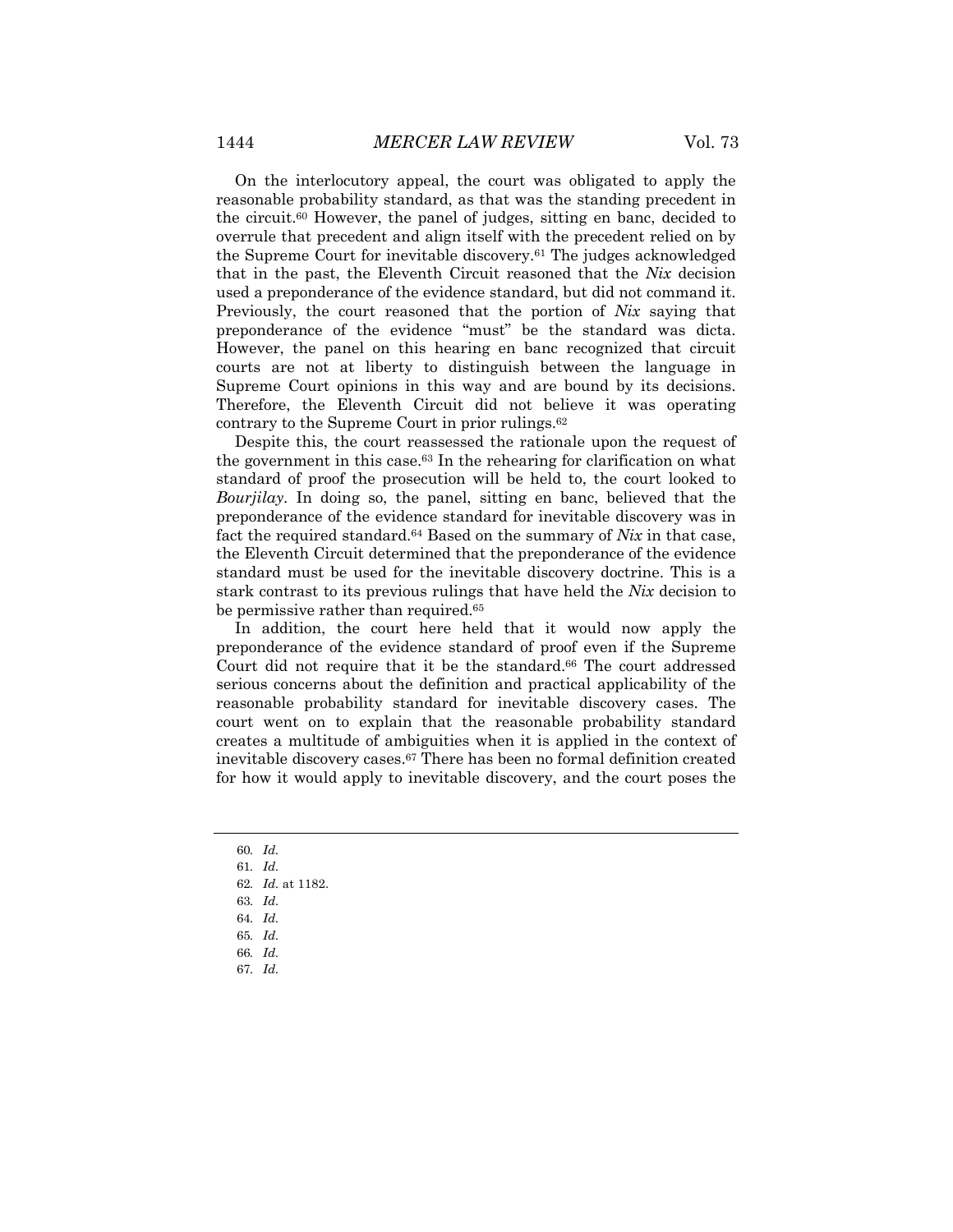frequently asked question: what is reasonable?68 The court takes it even further to say that a reasonable probability standard does not fit best for inevitable discovery because, in order for a probability of discovering evidence to be reasonable, there must also be an unreasonable probability for discovery.69 According to the court, there is simply no practical way to apply this standard of proof. Based on this reasoning, the court held that such a standard, while it may work in other contexts, does not make sense for the Fourth Amendment inevitable discovery doctrine.70

To provide contrast, the court analyzes the ruling in *Strickland v. Washington*<sup>71</sup> which holds that the reasonable probability standard is proper when determining the prejudicial effect of ineffective counsel.72 This example makes the distinction in standards clearer. It is more easily understood that there is a reasonable probability that a lack of professional counsel could affect the outcome of a trial than it is to see how reasonable probability applies to the discovery of evidence in connection to the exclusionary rule. Rather, it is much more logical to try to determine whether law enforcement would have more likely than not found the evidence they seek to use against a defendant at trial through lawful methods had the constitutional violation not occurred.

Overall, the Eleventh Circuit finally aligned itself with the requirements of the Supreme Court only after prompting by the government.73 There is both a binding obligation on the circuit to apply precedent by the Supreme Court and a purely rational basis for utilizing preponderance of the evidence in inevitable discovery cases. Therefore, this will be the standard of proof placed upon the government in the Eleventh Circuit from now on to show that the evidence would have more likely than not been discovered by lawful means, even if the Fourth Amendment violation had not occurred.

#### V. IMPLICATIONS

The Eleventh Circuit's decision in this rehearing changes approximately forty years of precedent in this circuit. Not only does this decision change decades of caselaw, but it helps ensure continuity between the circuits and the Supreme Court. Now, the Eleventh Circuit is abiding by its obligation to be fully aligned with the Supreme Court

<sup>68</sup>*. Id.*

<sup>69</sup>*. Id.*

<sup>70</sup>*. Id.*

<sup>71.</sup> 466 U.S. 668 (1984).

<sup>72</sup>*. Id.* at 696–98.

<sup>73</sup>*. Watkins*, 10 F.4th at 1180.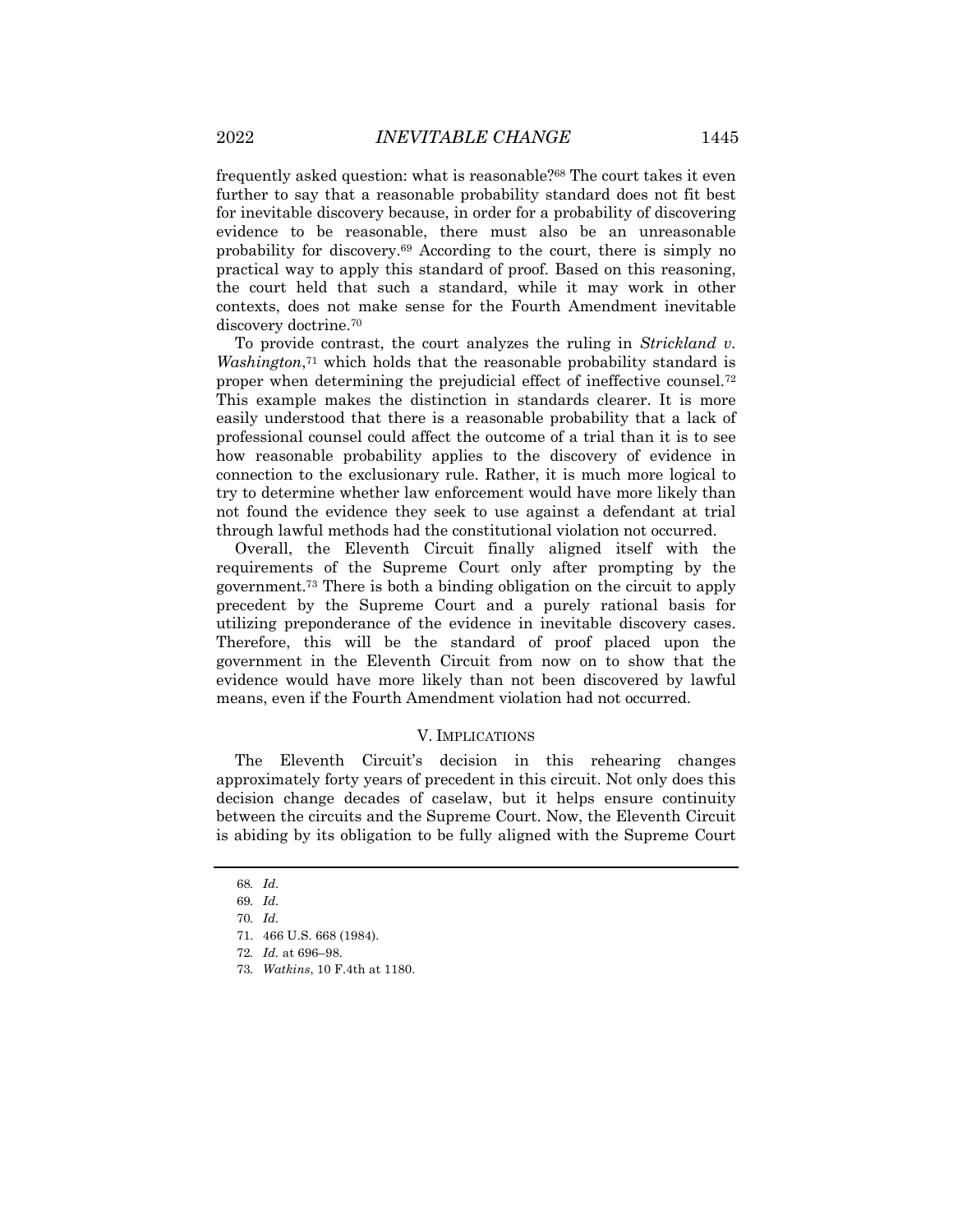in its interpretation of the standard of proof that is required for the government to successfully utilize the inevitable discovery doctrine and avoid the exclusion of evidence under the Fourth Amendment.

The Fourth Amendment and all it entails is often the subject of heated debate. The inevitable discovery doctrine is one of the many facets that stem from the Fourth Amendment and determines when evidence may still be admissible in court. One point of contention about the inevitable discovery doctrine is that it only applies when a constitutional violation has occurred. While on the surface one might assume that a violation of the constitution would automatically result in the exclusion of the evidence obtained from the violation, Fourth Amendment doctrines show that is not necessarily true.

The inevitable discovery doctrine is one way the government may still be able to admit evidence against a person at trial despite the fact that law enforcement has violated a person's Fourth Amendment rights in the way that they obtained that evidence. The interpretation and application of the inevitable discovery doctrine have enormous consequences on law enforcement tactics and people's rights and protections from the government. The decision in this case will affect police practices across multiple states, as Georgia, Alabama, and Florida make up the Eleventh Circuit and will now be held to the preponderance of the evidence standard regarding inevitable discovery. Although a preponderance of the evidence standard is not a very tall order in what it requires the government to show, it could heighten the expectations of police to ensure that they are following proper procedure in their cases.

The Fourth Amendment has arguably been watered down over the years with the many exceptions that still allow the government to admit evidence one might have assumed would otherwise be excluded under the exclusionary rule. Adherence to the preponderance of the evidence standard could also be viewed as an increase in accountability for the government in Fourth Amendment cases. Defendants seeking to have unfavorable evidence against them suppressed in the Eleventh Circuit will now have a higher level of protection. Therefore, it is important that the circuit courts have clear direction from the Supreme Court on how they should be addressing these constitutional issues.

Since the inevitable discovery doctrine is an exception to the exclusionary rule, even if law enforcement violates someone's Fourth Amendment rights, they might still be able to use that illegally obtained evidence against the person whose rights were violated. On its face, this seems counterintuitive. However, the courts often compare this doctrine in the Fourth Amendment to the general doctrine of harmless error. This argument follows the logic that even if there was a